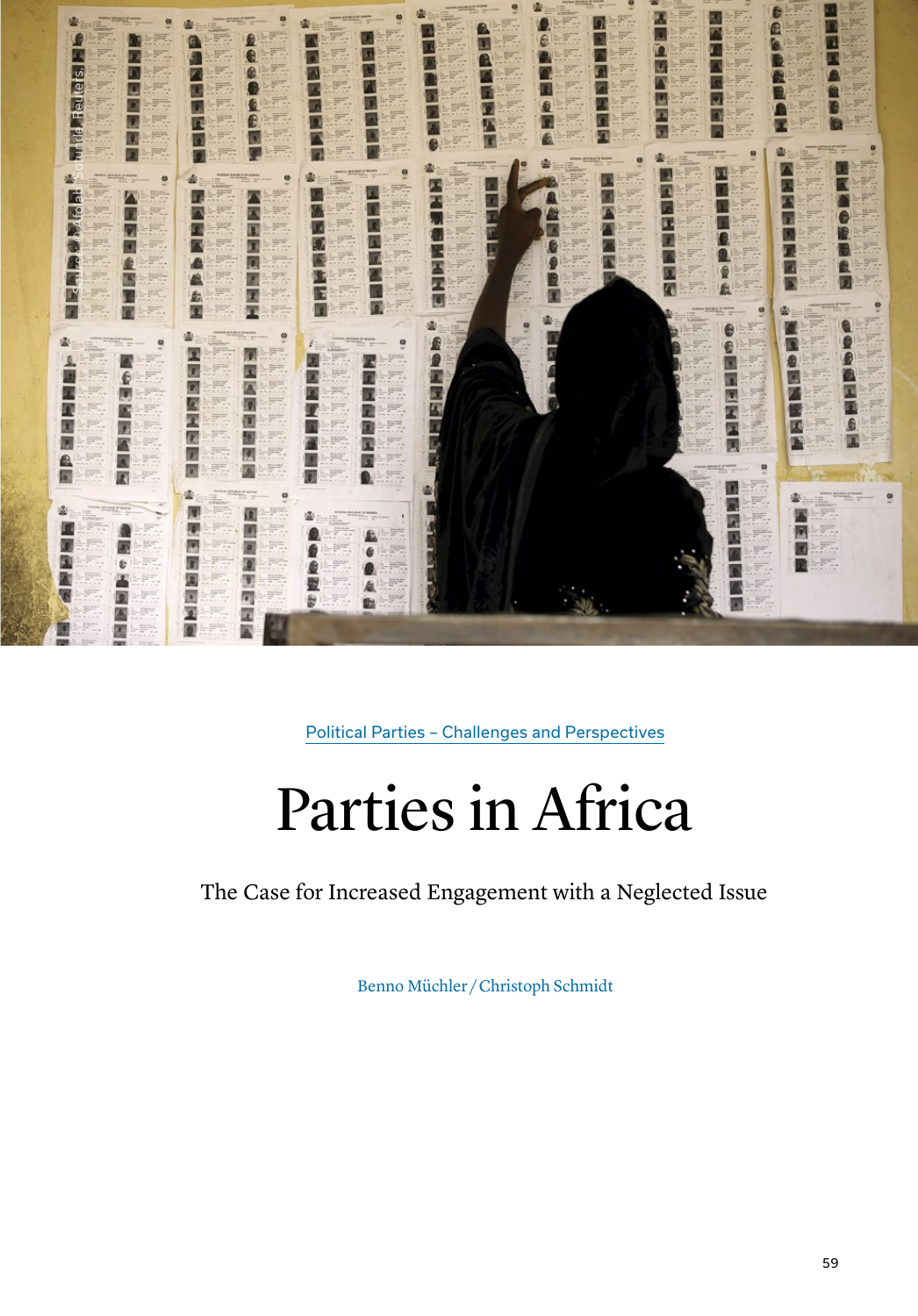Thirty years ago, the vast majority of sub-Saharan countries chose the path of parliamentary democracy. What is the state of the multi-party systems today? At first glance, the verdict is: defective. However, this generalisation is dangerous and overlooks important differences and new tendencies. Below are six arguments for further research.

If the number of parties were an indicator of the state of democracy, the Democratic Republic of the Congo - with its 599 registered parties,<sup>1</sup> 34 of which are currently represented in parliament – would be one of the most democratic countries in the world. The 2011 Parliament had 98 parties; in 2006, there were 67[.2](#page-10-1)

Experience shows that the mere existence of several parties, or the holding of elections, does not make a democracy. Particular caution also appears advisable for all states that include terms such as "democratic" or "people's republic" in their name. Indeed, German history provides a reminder of this.

The annual Democracy Index of the Economist Intelligence Unit (EIU) puts the Democratic Republic of the Congo at the opposite end of the list – at the second-to-last place out of 167 countries. Only the Democratic People's Republic of Korea is less democratic[.3](#page-10-2)

## **African Parties: Not Enough Data**

Democratic systems require parties if they are to function. Thirty years after a majority of the 49 sub-Saharan African states<sup>4</sup> chose multi-party democracy, the state of their parties is in serious doubt. Prevailing opinion considers them to be fragmented, unstructured, undemocratic, marked by patronage, tribalist, and indistinguishable in terms of ideology. This view is, moreover, hardly unjustifiable. Yet this generalisation is dangerous and overlooks individual differences and important tendencies. Further analysis and observation is needed – it would provide important insights for international

party research, for the work of external funding agencies, and would generally contribute to an improved understanding of these countries as the importance of Africa grows.

# **Fundamentals: Why Parties?**

Although there is no uniform definition in the scientific community of what a party is, there is a consensus that parties are indispensable to the functioning of a democratic system.[5](#page-10-4) Despite all the criticism they face, efforts to improve upon parties have so far failed. Parties function "like no other organisation" – as an interface between political citizenry, extra-parliamentary organisations, and government, at the federal, state, and municipal levels[.6](#page-10-5) Their five basic functions are generally recognised to be: the articulation, representation, and aggregation of interests; the determination of political content; the recruitment of voters and political personnel; government and opposition work; and the mobilisation and integration of members and the electorate.[7](#page-10-6) Research has identified that the primary types of party are the mass party, the catch-all party, and the dignitary party.

## **Broken Party Systems in Africa: Seven Deficits**

Parties in Africa appear to deviate greatly from these ideal types. Multiple research papers<sup>[8](#page-10-7)</sup> have pointed out their weaknesses, which can be reduced to seven fundamental problems.

1. The majority of party systems in the 49 countries of sub-Saharan Africa are greatly fragmented. An overview of the current composition of the national assemblies as directly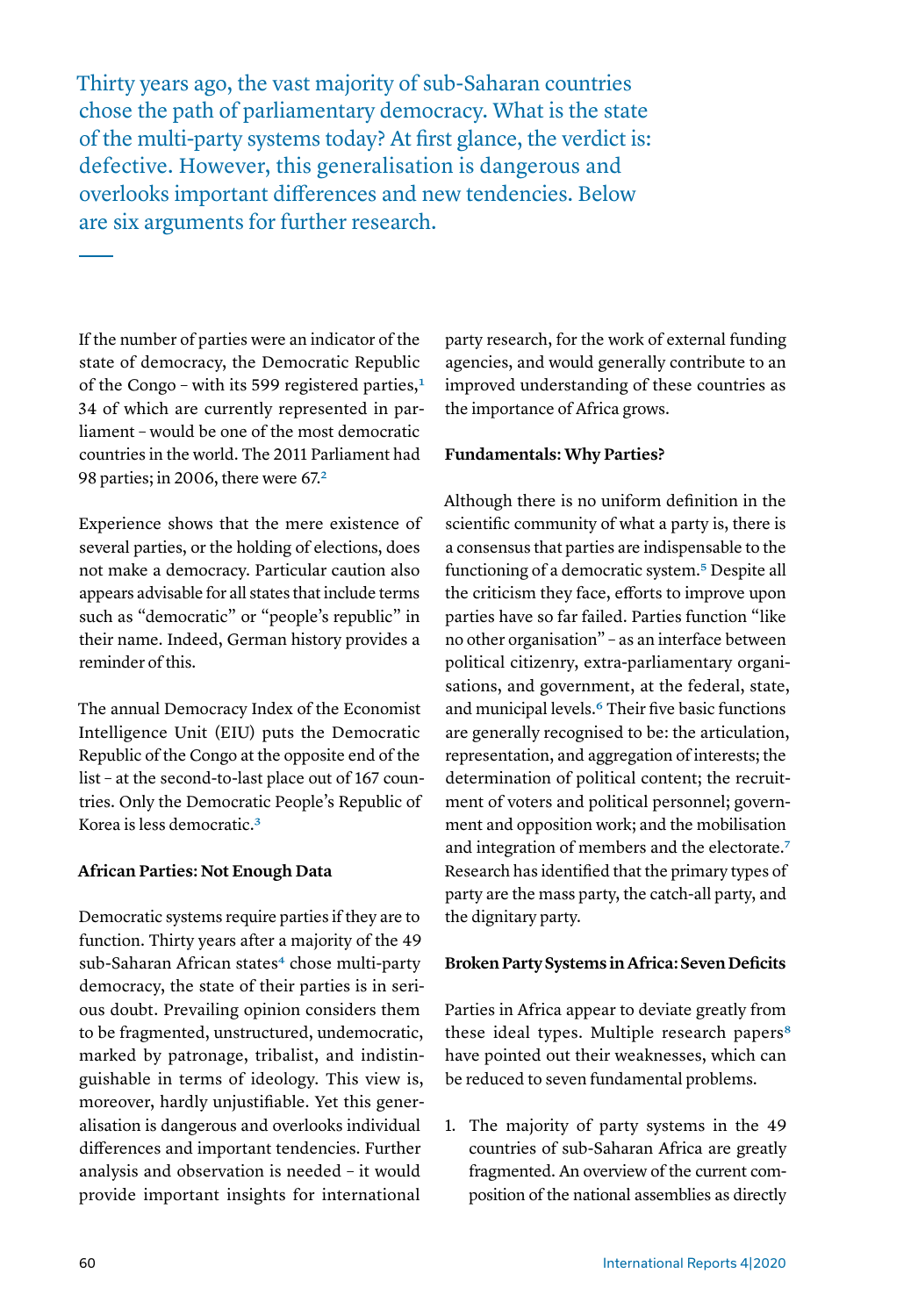elected chambers shows that more than half of them have five or more parties represented. Sixteen of them have ten or more – South Africa, for instance, has 14. In several cases, it cannot be conclusively determined how many parties actually exist in the national assembly, because in many countries, parties join forces before elections to form alliances since they are incapable of achieving majorities alone. The proliferation of parties weakens the power of the opposition.

- 2. Parties frequently cannot be assigned to any political tendency and appear indistinguishable from one another. It is not rare for party manifestos to be absent altogether. Selected categories such as liberal, conservative, and social democratic are not translated into political content.
- 3. The parties are severely under-financed. There is little or no government financing of parties. Members can contribute little to party finances because most of the population is poor. Many parties are therefore dependent on a single chairman with financial clout.
- 4. In greatly fragmented systems, parties, especially small and micro-parties, are scarcely active outside of elections, be it externally (articulating interests) or internally (mobilising and integrating the electorate)[.9](#page-10-8) The "voter association" accusation is common.
- 5. Only a few parties are socially anchored, both broadly and locally through party-affiliated organisations, such as youth, women's, business, or social associations.
- 6. Membership figures are extremely difficult to verify, and statistics are rarely kept.
- 7. There is scarcely, if at all, any democratic decision-making. Party leadership has no accountability to membership after the founding convention. The democratic selection of candidates for elections and party offices is similarly questionable.

# **The Dominance of Party Leaders with Financial Clout**

In an autocratic system, these deficits can be explained by the fact that parties are founded to give the appearance of democracy. In general, however, the central basic problem for political parties in African states – states which continue to suffer from weak economies and unevenly distributed resources – seems to be financial dependence on a chairman. Such figures frequently have little interest in internal change, which means that conditions for the long-term establishment of democratic parties are neglected.

# **Parties are often founded to gain access to state resources, which are then distributed to the parties' supporters.**

The American scholar Catherine Lena Kelly describes this phenomenon more fully in one of her most recent papers on the issue, using the example of Senegal. At the time of her research (mid-2018), the country had around 300 registered parties. Kelly writes that the primary function of parties is to negotiate access to the state and its resources, not to win elections[.10](#page-10-9) It is not uncommon for parties to be founded in order to gain a stake in the state, as well as contracts, and offices, in return for mobilising voters and securing parliamentary seats in a regional area. After access to state resources has been secured, those resources are then distributed among the party's supporters (patronage). The more capable the party leader appears, the better the chances that he can find supporters. Kelly noted an overwhelming tendency for parties to form coalitions with those in government instead of taking up opposition. Opposition is not attractive because of the risks involved, including financial ones. Opposition is attractive primarily to strong former members of the government who are familiar with the system from inside, and whose resources and knowledge increase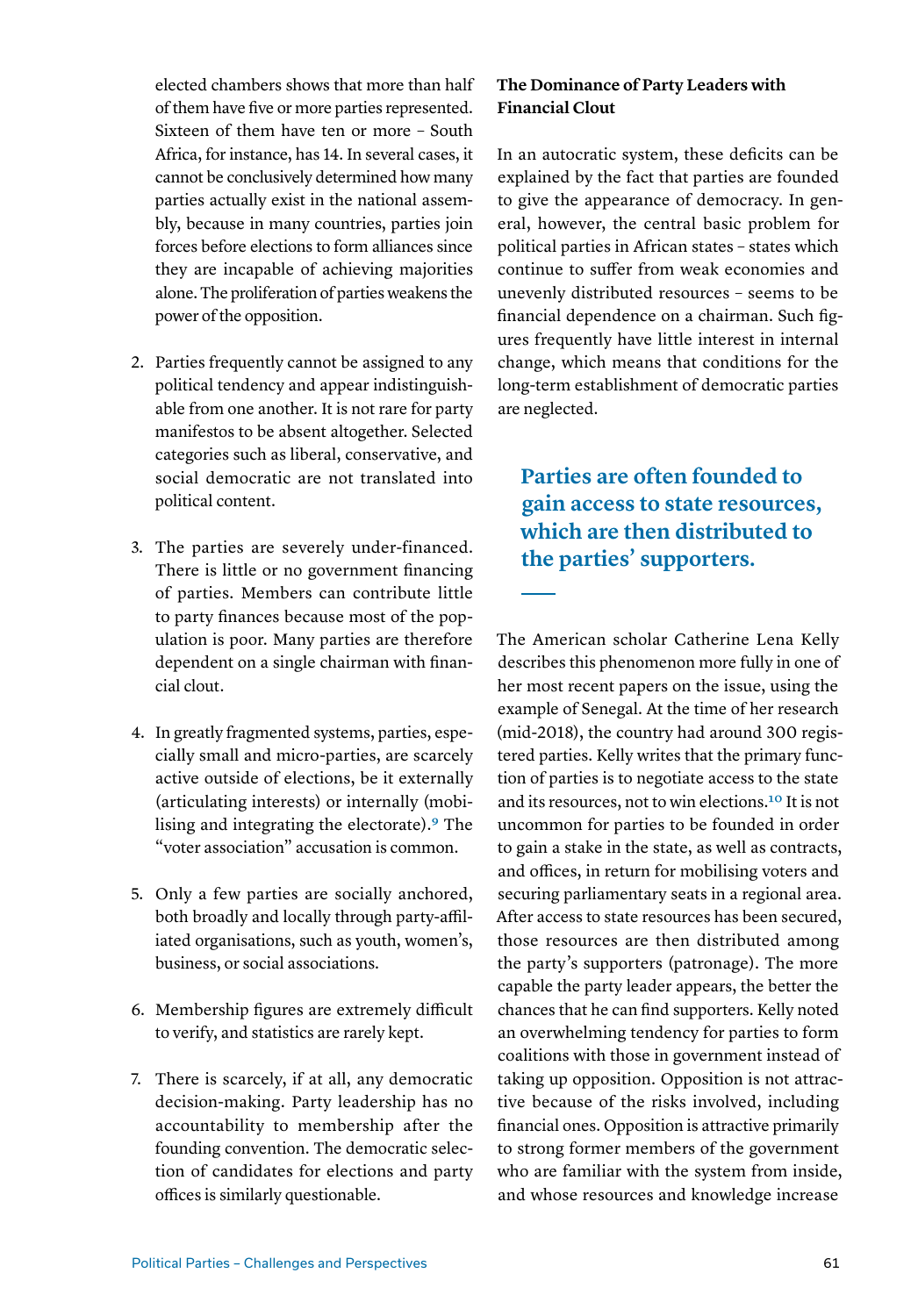Armed conflicts, coups d'état, attacks: Many young African democracies continue to suffer from insecurity. Source: © Joe Penney, Reuters.

their chances of producing a switch that places them in the highest positions of power.<sup>11</sup>

Patronage and the proliferation of parties do long-term damage to trust in the political system. Conversely, dependency on a single party leader also often means that the party is faced with financial collapse when that person leaves without a process in place for choosing a successor. A current example is Forces Cauris pour un Bénin Émergent (FCBE), which dominated Benin's politics for a decade under former President Thomas Boni Yayi. The FCBE lost power in 2016. After a quarrel, Yayi recently announced his intention of founding a new party.<sup>12</sup>

**The general suspicion of patronage and the accusation that politics is run primarily as a business, overlooks all the players that engage in politics because of their convictions.**

## **Limited Democratic Leeway**

Apart from internal difficulties, African parties are also challenged by external influences. Many young African democracies continue to suffer from insecurity due to armed conflict, state repression, or general restrictions on democratic latitude imposed by the governing party. There are many examples of this:

- **•** The coup d'état in Mali, Boko Haram terror in Nigeria, or civil war in South Sudan make the political work of parties impossible.
- **•** In country after country, the opposition is the target of repression. A drastic example was the presumably politically motivated 2017



attack on Tanzanian opposition leader Tundu Lissu, in which he was shot 16 times and barely survived.

**•** Elections in many countries continue to exhibit great deficiencies that distort the results and cause long-term damage to the political landscape. Deficiencies include exclusion and suppression of parties during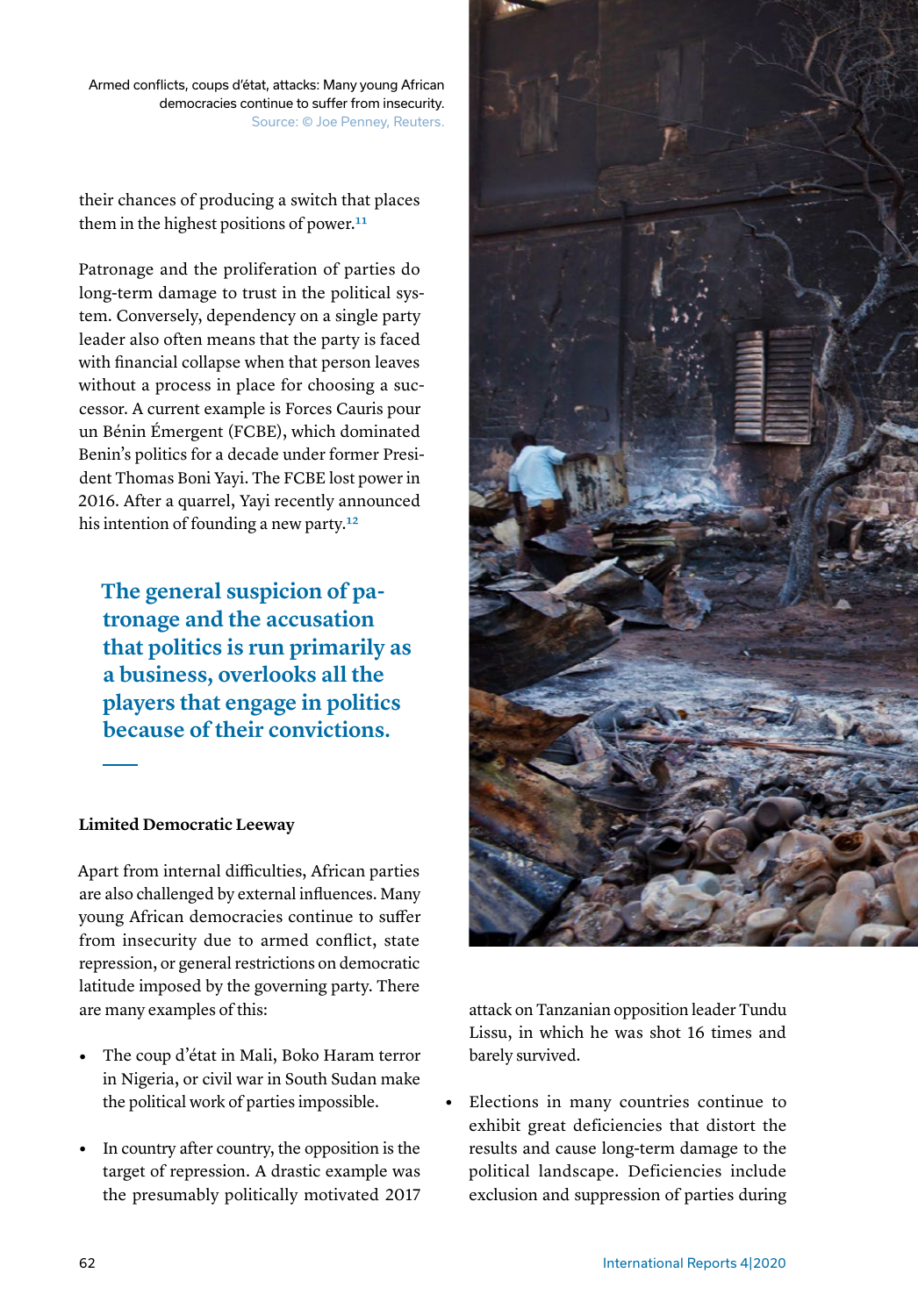

campaigns, discrimination against them, manipulation of results, and election boycotts by opposition parties.

## **Six Arguments for Further Research**

These deficits and the generally widespread discouragement regarding sub-Saharan Africa's democratic development in the last 30 years

raise the question as to why greater research into African parties would in fact be beneficial. The question is a reasonable one. But there are six arguments in favour of further study.

1. Academically sound knowledge about African parties is greatly deficient. Overall, there have been few papers which have dealt with parties in Africa. The majority of papers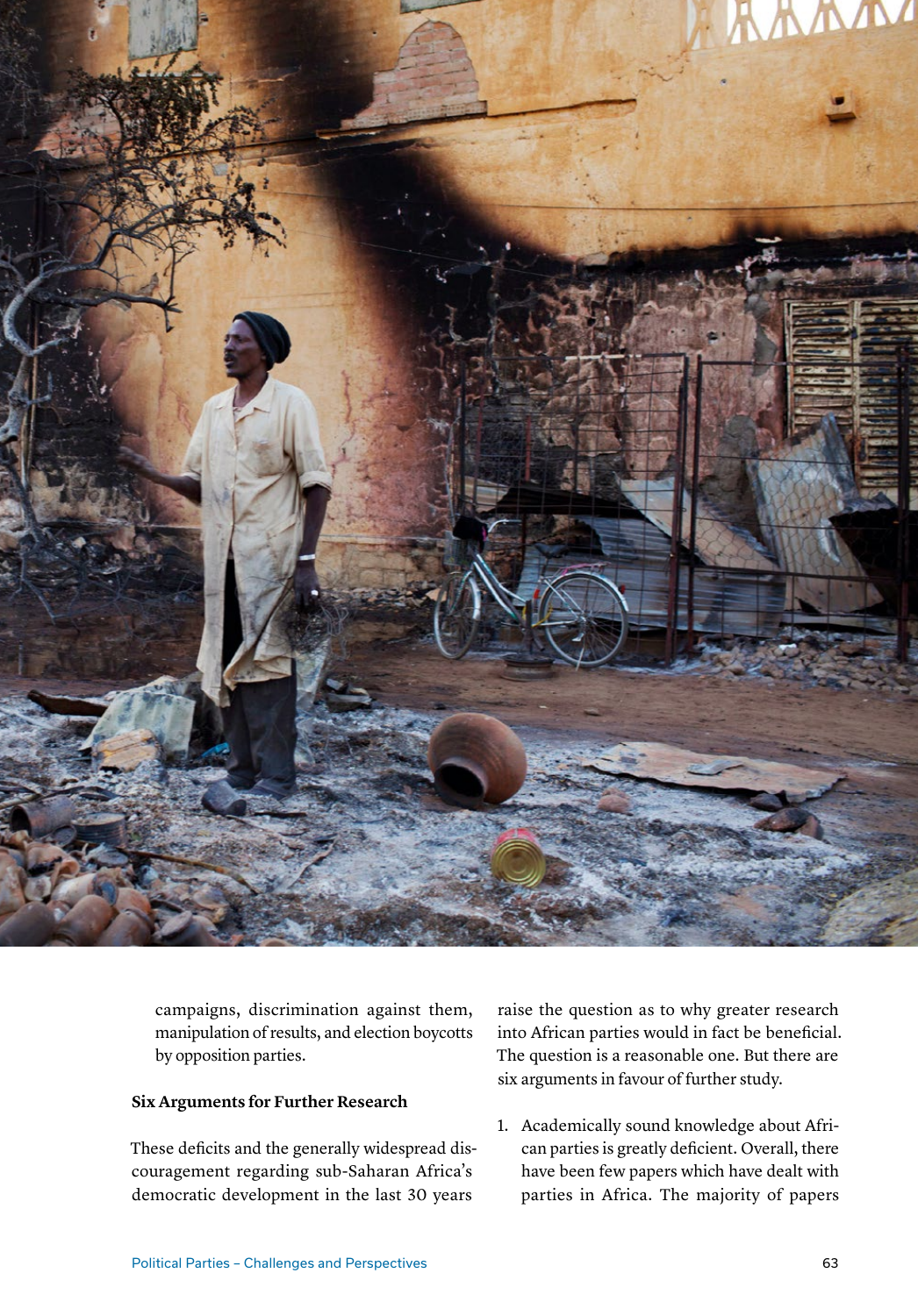available are from English-speaking countries. The results cited above require further assessment. Few parties can be considered well-researched (South Africa's African National Congress, ANC, is an exception).

- 2. The picture in Africa varies from place to place. The party landscape is as multifaceted as the continent itself. While DR Congo's fragmented party system represents one extreme, Ghana's represents the other. Since Ghana's first multi-party parliamentary elections in 1992, a competition has arisen among four parties that will likely result in a binary choice: The current Parliament includes only the New Patriotic Party (NPP) and the National Democratic Congress (NDC). Ghana is considered to be one of the most stable democratic systems on the continent. Since 1992, a total of just six parties have reached Parliament – despite increased competition. In 2016, nine parties stood for election. In 2012, there were 16.
- 3. Generalisations are dangerous. The general suspicion of patronage and the accusation that politics is run primarily as a business that allows private individuals to enrich themselves from the state and its resources, overlooks all the players that engage in politics because of their convictions. Such players are present in every African country, not just a few.
- 4. Democracy needs time. Few recall that the first German Bundestag in 1949 contained eleven parties. The Weimar Republic remains a cautionary tale. There were 15 parties in the Reichstag in 1928.
- 5. Further analysis of the party landscape would generally provide more knowledge about politics and society in the individual countries. Given the increased interest in Africa, this would be a good time for such an effort.
- 6. The most important argument, however, is that by instituting multi-party systems 30 years ago, states de facto introduced the element of competition. No matter how autocratic a given

country is, its ruler is in danger of losing power, or at least new forces have a chance of gaining it. American author Catherine Lena Kelly is therefore correct when she refers to "competitive authoritarianism"[.13](#page-10-12) A superficial examination generally misses this fact.

## **There Is Competition in Africa**

A closer examination of individual countries quickly confirms that there is competition – both within the governing faction and within the opposition. Nobody's position of power is secure. This means that, among parties and their personnel, there is interest and demand for securing and expanding power. In today's globally networked world, this puts African parties under increased pressure. This situation has increased competition and presents political players with the growing challenges of pursuing politics in a more modern, citizen- and member-oriented manner.

# **Given a young, better-educated population, all parties must consider how to reach people in the long term.**

Many parties are outdated and must consider how to reach people in the long term if they wish to remain relevant. This is particularly true in the face of the ever growing opportunities for criticism and participation presented by social media on the one hand, and by a young, bettereducated population on the other. Platforms, agenda setting, greater participation of younger voters and women, improved political communication, and better party financing models are all becoming more important. As in Europe, the ability of parties to absorb scientific insights and trends and communicate this content to members and voters will also become more decisive in Africa. If African party leaders fail to translate complex content, or to understand that content in the first place, they are in danger of appearing obsolete.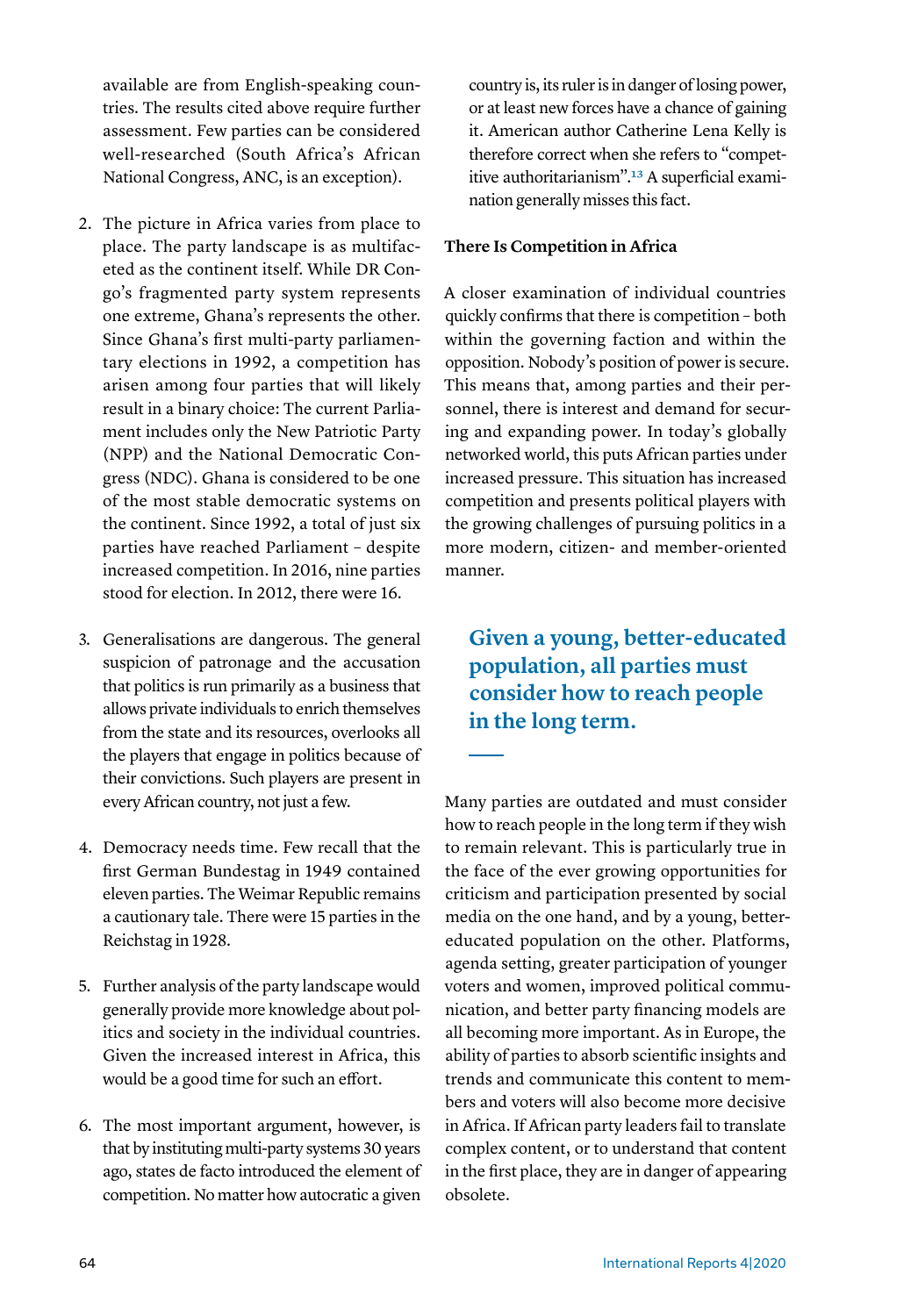## **The Case of Kenya**

Kenya is a good example of the dynamics prevailing in various African countries, and of the challenges parties are facing in their roles as societal interfaces. Since the end of the singleparty system in 1994, Kenya has developed a multifaceted party landscape. There is a democratic culture within the parties, but it has some shortcomings.<sup>14</sup>

Within the country's patriarchal structures, politics is dominated by "strong men". This makes it difficult for young people and women to get a hearing for their political concerns. Nevertheless, party formation and party work is mostly free from restrictions in Kenya. An important indicator of this is the fact that the current Kenyan National Assembly includes 20 parties, but eleven of them have only one or two representatives. The process of establishing a party is legally secure but politically volatile, and this affects not only micro and regional parties, but also affects government formation:

Each of the three presidents since 1994 has formed his government with a different party or coalition. After the end of each two-term period, the parties and coalitions disappeared into political irrelevance. The currently governing Jubilee party, which was formed in 2016 as a the result of a merger of several of the president's supporting parties, may well fall apart into their former camps when President Kenyatta leaves office in 2022. This could be a comeback opportunity for an old governing party.

**If the parties fail to integrate young people into democratic processes, the patriarchal system threatens to establish itself for this generation.**

The Kenya African National Union (KANU), the party of Kenya's independence movement that

governed by itself for decades, lost in 2002 with Uhuru Kenyatta – whom Daniel arap Moi had selected as his successor – to the opposition coalition led by former Finance Minister Mwai Kibaki. This resulted in reduced KANU electoral success – since 2017, the party has had ten of the 350 seats in the National Assembly, and three of 68 in the Senate[.15](#page-10-14) The fact that KANU might, after all these years of irrelevance, once again play a role at the national level is partly due to the fact that the party has worked on correcting its deficits in the past few years. Women and young people have been integrated more explicitly into its political work.[16](#page-10-15)

# *Young People and Women Will Do More than Tip the Scales*

Kenyan demographics eminently favour the integration of young people. More than half of Kenya's population is under 35 years of age. Of those, 24.2 million live in rural Kenya and 10.8 million in urban areas. If the parties fail to integrate young people throughout the country into democratic processes, the patriarchal system threatens to establish itself for this generation as well. This is because urban, politically active youth are increasingly expressing frustration with the elites' nepotism.<sup>17</sup>

Another problem is the participation of women. While young men can make careers within the system, things are much more difficult for committed young women. The Kenyan constitution therefore provides for a gender quota in the Parliaments.

In Kenyan electoral law – whose original model was formed according to the British first-pastthe-post system – so-called nominated seats in both houses have been allocated to representatives of women, young people, and people with disabilities, since 2013. Parties can provide recommendations for these seats according to their share of votes. Nevertheless, neither of Kenya's houses fulfil the one-third quota. Since well-networked dignitaries are especially likely to be elected, particularly as representatives of local ethnic groups, young female candidates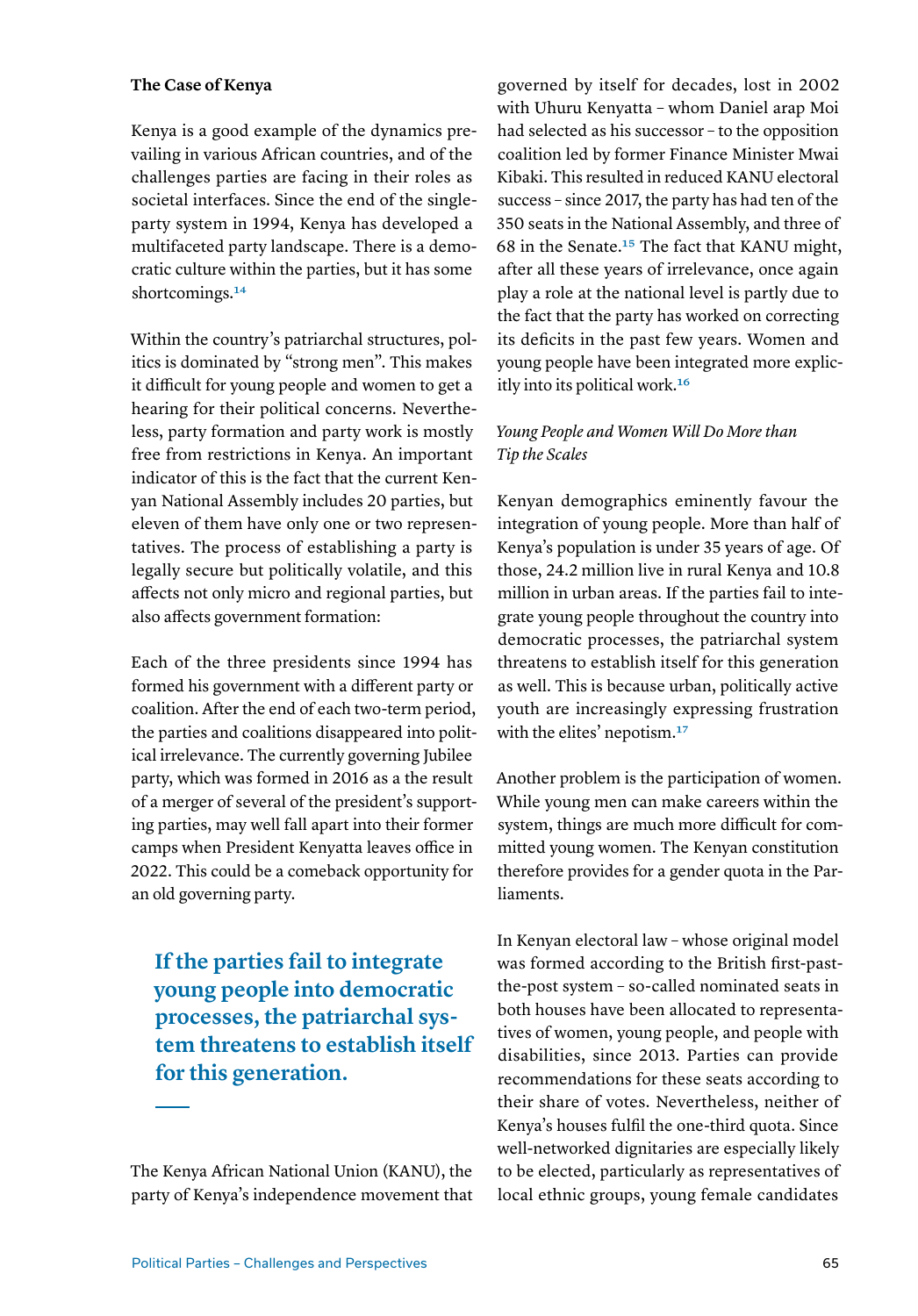

Politically active and involved? To date, it is still much more difficult for committed young women to build a career within in the political system. Source: © Thomas Mukoya, Reuters.

suffer from a disproportionate lack of organised support. This is where broad-based parties can contribute to delivering more diversity to Parliaments.

In its 2010 constitutional reform, Kenya decentralised its political structures. But parties paid little heed to these tendencies toward decentralisation. For instance, there are still regional parties in Nairobi whose purpose is to represent the interests of specific ethnic groups. Decentralised party structures can serve as a vehicle

for political decision-making. When a party succeeds in drafting a manifesto, such decentralised structures are especially useful for anchoring it in society. To achieve this, however, parties must let go of their "strong men", who would no longer need to serve as advocates for their communities, but instead would have to justify their actions based on the party's programme. So far, however, parties have focussed on mobilising their constituencies and representing their interests, rather than engaging in political work within or outside Parliaments.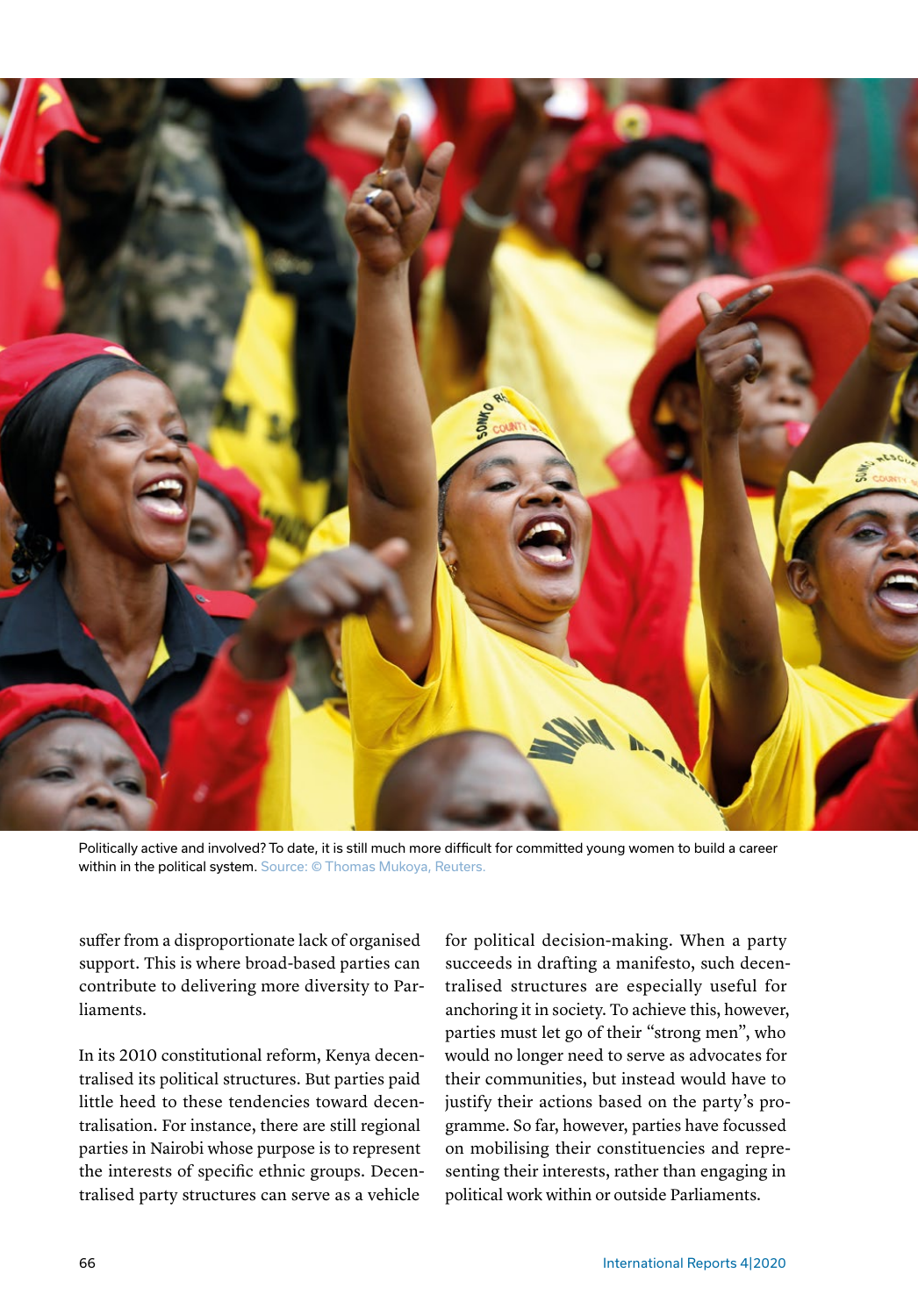

#### *Money Determines Campaigns*

If parties with manifesto-based agendas are to be noticed at all, there will first need to be a joint political effort to counter voter bribery, which is widespread in Kenya.<sup>18</sup> This practice relegates political content to the background, and strengthens candidates who can best provide their constituents with gifts, often in the form of money. No single party will be able to dismantle this system by itself. The support of a party with a political agenda will help politicians be viewed as politicians instead of as patrons.

While the Independent Electoral and Boundaries Commission sets spending limits a year ahead of elections, the limits in 2017 were 4.3 million for senators and governors, and 330,000 US dollars for National Assembly candidates.[19](#page-10-18) For the purposes of comparison, the budgets for large parties in Germany were between 30,000 and 40,000 euros per voting district in 2017[.20](#page-10-19)

# **In established parties, the awareness is growing that young politicians expect a stronger political orientation.**

The major role financial resources play in campaigns frustrates politically active young candidates in particular. Kenya's Ukweli party was founded as an initiative of young activists and stood for election for the first time in 2017, but had no chance against established parties despite the popularity of its agenda. But while parties with a clear political agenda, such as the Ukweli party, are attempting to adapt their structures to the political establishment, awareness is growing in other parties, such as KANU, that young politicians also expect a stronger political orientation.

The 2022 elections may determine whether these developments will make Kenya a blueprint for other African countries. The legal conditions

for free elections have long been established in Kenya. The other deficits described above can, however, also be clearly identified in the country. The fact that a new political generation may change even the meaning of parties could be an indicator. It must now be determined whether parties are serious about their programmes, and can thereby mobilise voters, or whether the lead up to the elections will be dominated by alliances of ruling elites and parties that will once again degenerate into "voter associations". The latter would certainly not help the country in its development.

# **Recommendations for and Approaches to Further Research**

Understanding the politics and society of African countries must be the objective and the basis of intensified cooperation with sub-Saharan African countries. Party research – at the interface between constituencies, supporters, members, society, party apparatuses, elections, the state, government, and opposition – can make a major contribution to this effort.<sup>21</sup>

The field is fascinating and goes back to 1990 and earlier. In a 1978 Dolf Sternberger, Bernhard Vogel, Dieter Nohlen, and Klaus Landfried series paper that is still worth reading today, a number of authors<sup>22</sup> presented the beginnings and previous developments of African parties, which had their roots in the twilight of the colonial age, when the powers that were trying to organise the transition to independence.

SLPP, UNIR, PNDS Tarayya, PAICV, PDCI, AFDC-A, UDP, MPS, DP, JP, PP, PF, RPF, MDC, CCM, APC, FCBE, Mouvement Cœurs Unis – the thicket of party systems, some of them greatly fragmented, may be easier to navigate when one realises that, in most countries, several parties have established themselves at the front of the pack. The Inter-Parliamentary Union (IPU), which is freely accessible online, provides basic information on the election results for the National Parliament of each country for the past few decades. A database could be created for African parties much like the one the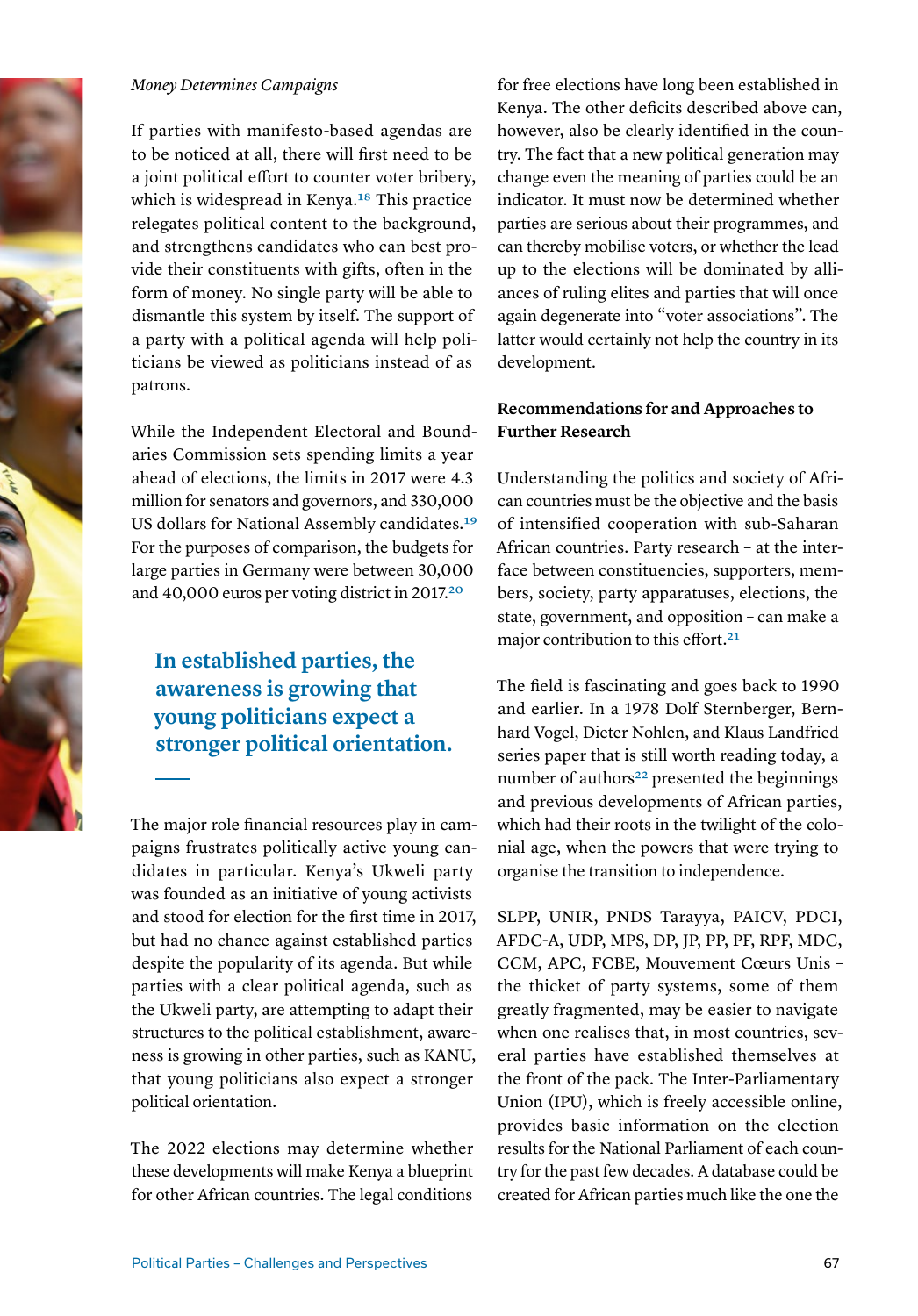Berlin Social Science Centre (WZB) created in the Manifesto Project for European and North and South American parties. It could be maintained with the internet's modern capabilities and continuously expanded.

In addition to basic questions, such as the constitutional anchoring of parties, party financing, electoral legislation, party structure, party programmes, and the history of the most important parties, such a political science project should address issues that vary by country. These include the discussion of electoral thresholds as a means of preventing fragmentation, campaign strategies, agenda setting, party alliance formation in national and regional elections, the importance of ethnic and regional lines in African parties,<sup>23</sup> and the nature and function of the pre-political sphere in Africa – none of which have so far been extensively researched.

#### **No Reservations about Democracy**

Finally, in view of the global system competition with China, external actors wishful of promoting democracy must become more active in their efforts; expand dialogue with African players; and more strongly and broadly support the further democratisation of these countries. Calls for more autocracy are becoming louder, both among African governing parties and citizens, who are understandably dissatisfied with their governments' performance. External supporters of democracy must not shy away from this debate. African governments regularly spin the question, saying that democracy was introduced against the will of African countries. This allows them to avoid discussion of their own faults. They also point to China and Singapore as examples of the supposed development advantages of autocracy.

Demagogues and self-styled prophets should therefore be regularly reminded that it was the African countries themselves that chose, after the Cold War, in the vast majority of cases, to introduce multi-party democracy, and so they are themselves responsible for its subsequent neglect – not any external power. Moreover, a great majority of African countries already have a long history of autocracy – with no successes in economic development to show for it. While enthusiasm for democracy was great after the independence wave of the 1960s, all but five African countries had one-party systems by the 1980s. The continent's younger generation, which is interested in politics, is especially in need of this reminder. More than 60 per cent of the population of sub-Saharan Africa is under 25 years of age.

#### *– translated from German –*

**Benno Müchler** is Head of the Konrad-Adenauer-Stiftung's office in the Democratic Republic of the Congo.

**Christoph Schmidt** is Trainee at the Konrad-Adenauer-Stiftung's office in Kenya.